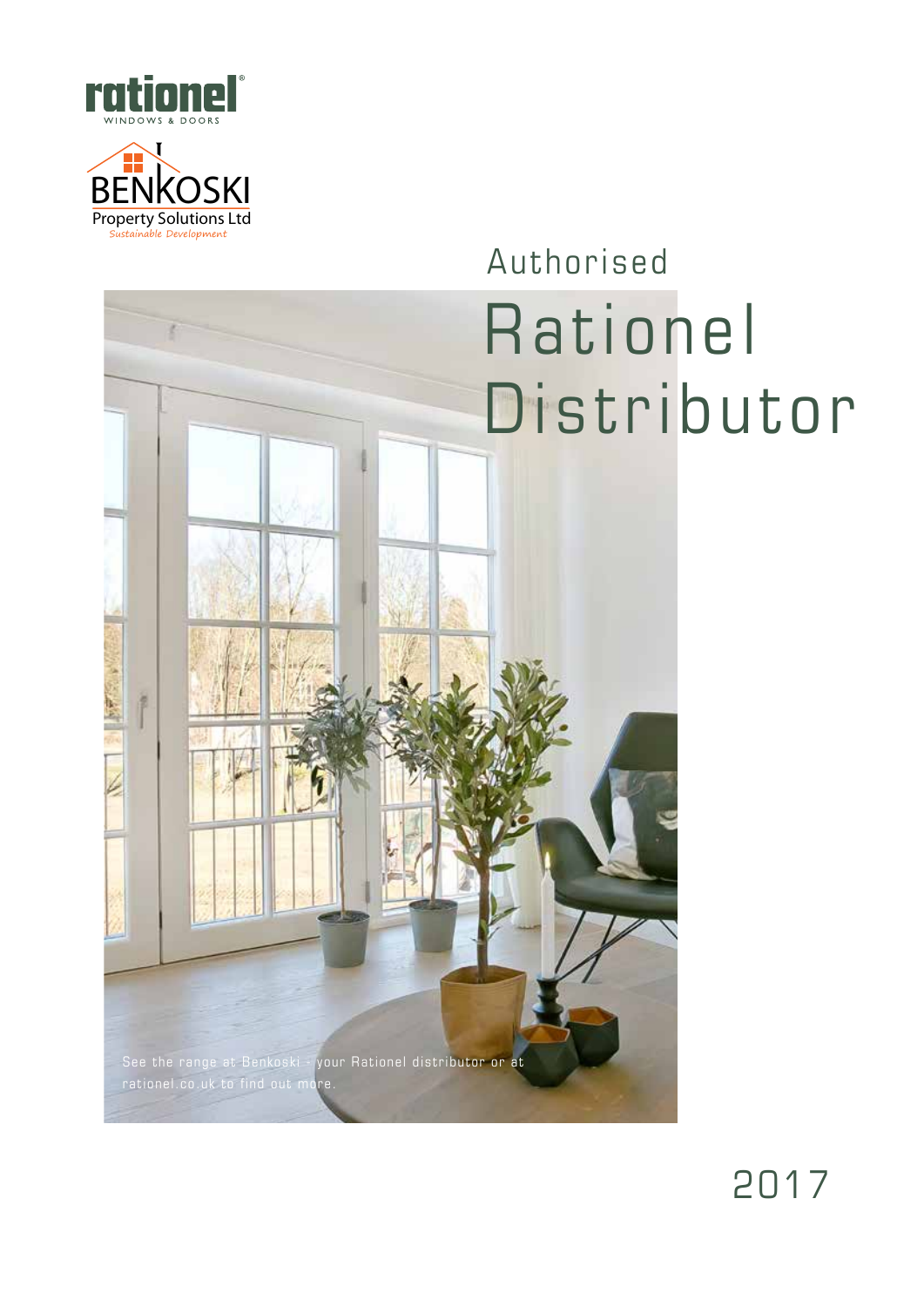# Timber

Rationel FORMA®and Rationel AURA® are windows and doors made of timber. They are especially for those who appreciate natural timber both inside and out. They are manufactured in bespoke sizes and shapes, and are available in many colours and styles.





## Rationel FORMA

Available in both double and triple glazing

Energy efficient timber windows and doors in a traditional style. The angled glazing bead and slim glazing bar configurations make it an ideal choice for country style properties.



A prize winning timber window and door range. The slim design allows for optimum incidence of light, making it ideal for modern energy efficient buildings.



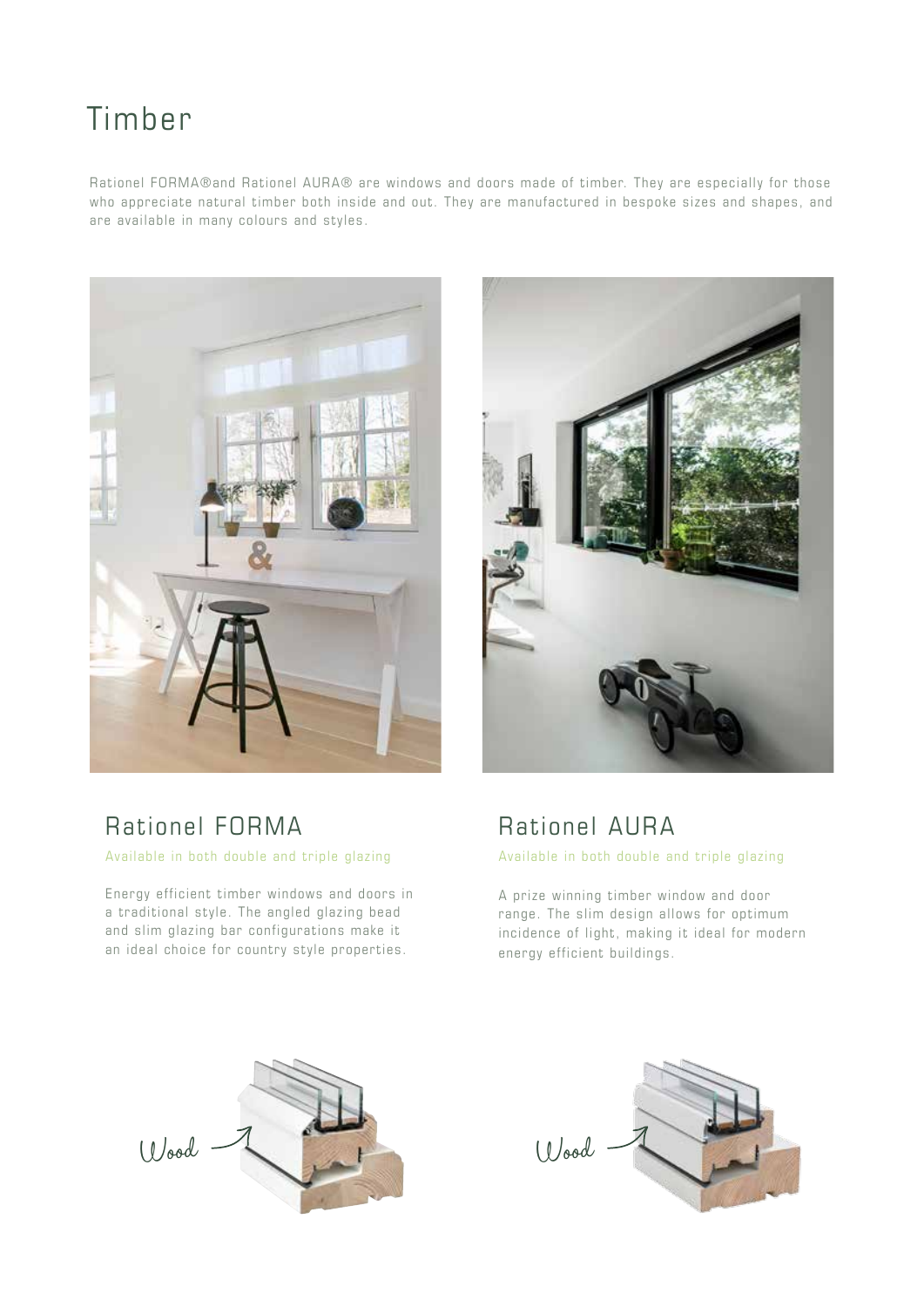# Timber/aluminium

Rationel also offer a couple of ranges for those who love natural timber indoors and easy maintenance outdoors. Timber is the predominant material, with an external aluminium cladding.



## Rationel FORMAPLUS

Available in both double and triple glazing

Energy efficient timber windows and doors with an external aluminium cladding. This product ranges offers the same traditional design features as Rationel Forma, but the aluminium provides minimal maintenance externally.



## Rationel AURAPLUS

Available in both double and triple glazing

A prize winning timber window and door range with an external aluminium cladding. This product ranges offers the same contemporary design features as Rationel Aura, but the aluminium provides minimal maintenance externally.